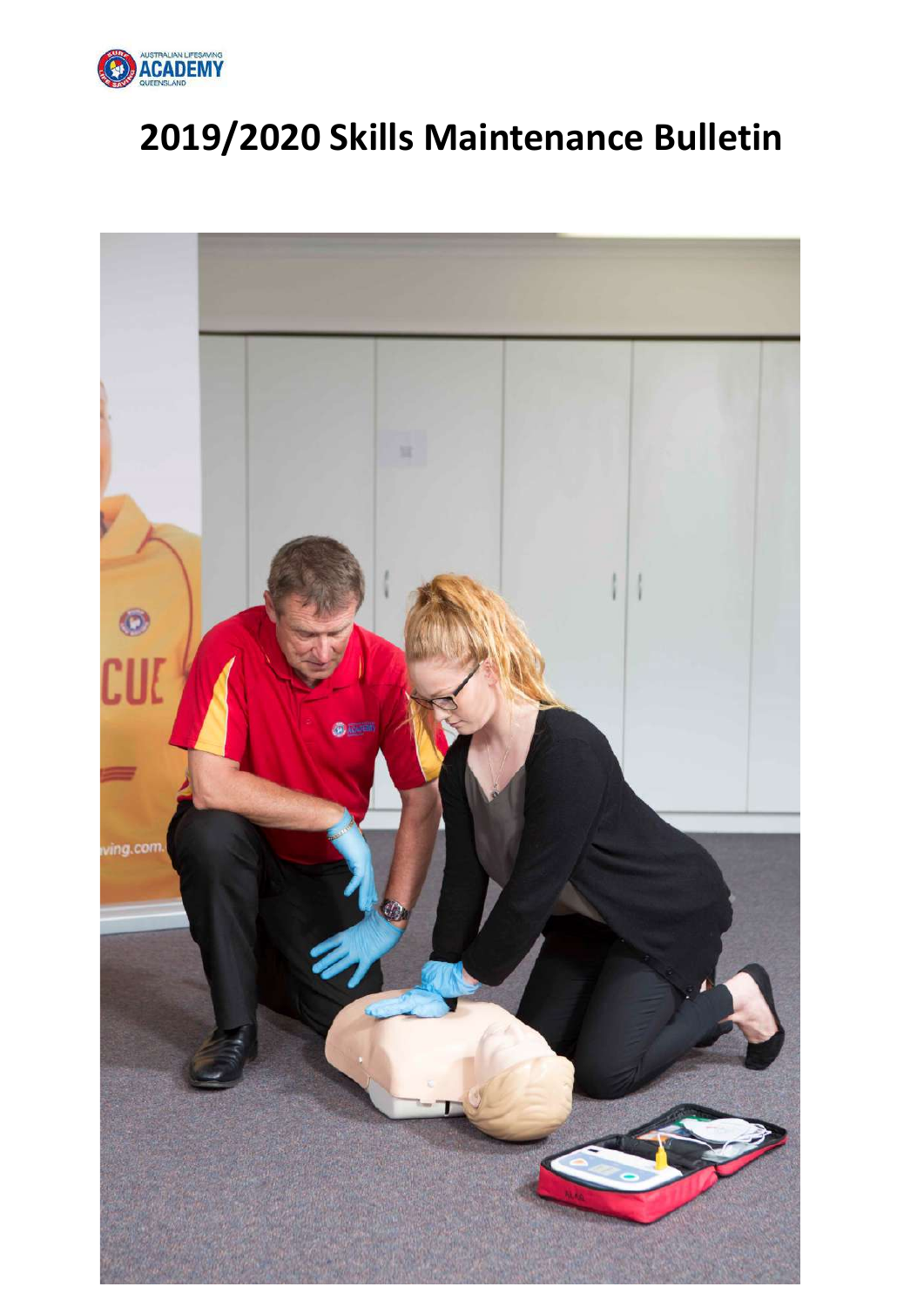

# **2019/2020 Skills Maintenance Bulletin**

### **AIRWAY MANAGEMENT REMINDER**

Airway management is required to provide an open airway when the person:

- is unconscious
- has an obstructed airway
- needs rescue breathing.

For unresponsive adults and children (1-8 years), it is reasonable to open the airway using the head tiltchin lift manoeuvre. To correctly perform the Head Tilt/Chin Lift manoeuvre, one hand is placed on the forehead or the top of the head. The other hand is used to provide Chin Lift. It is important to recognize that it is the head (NOT the neck) which is tilted backwards. It is important to avoid excessive force, especially where neck injury is suspected. Chin lift is commonly used in conjunction with Backward Head Tilt. The chin is held up by the rescuer's thumb and fingers in order to open the mouth and pull the tongue and soft tissues away from the back of the throat. Be careful that the ring finger does not squash the soft tissues of the neck. The jaw is held open slightly and pulled away from the chest.

#### **Photos: Airway management adult and children 1-8 years - Head tilt/chin lift manoeuvre**





In an infant (under 1 year of age), the upper airway is easily obstructed because of the narrow nasal passages, the entrance to the windpipe (vocal cords) and the trachea (windpipe). The trachea is soft and pliable and may be distorted by excessive backward head tilt or jaw thrust. Therefore, in an infant the head should be kept neutral and maximum head tilt should not be used (see image 2 below). The lower jaw should be supported at the point of the chin while keeping the mouth open. There must be no pressure on the soft tissues of the neck. If these manoeuvres do not provide a clear airway, the head may be tilted backwards very slightly with a gentle movement.

#### **Image 2: Airway management - Infant in neutral position**



This information is courtesy of the Australian Resuscitation Council – ANZCOR Guideline 4 – Airway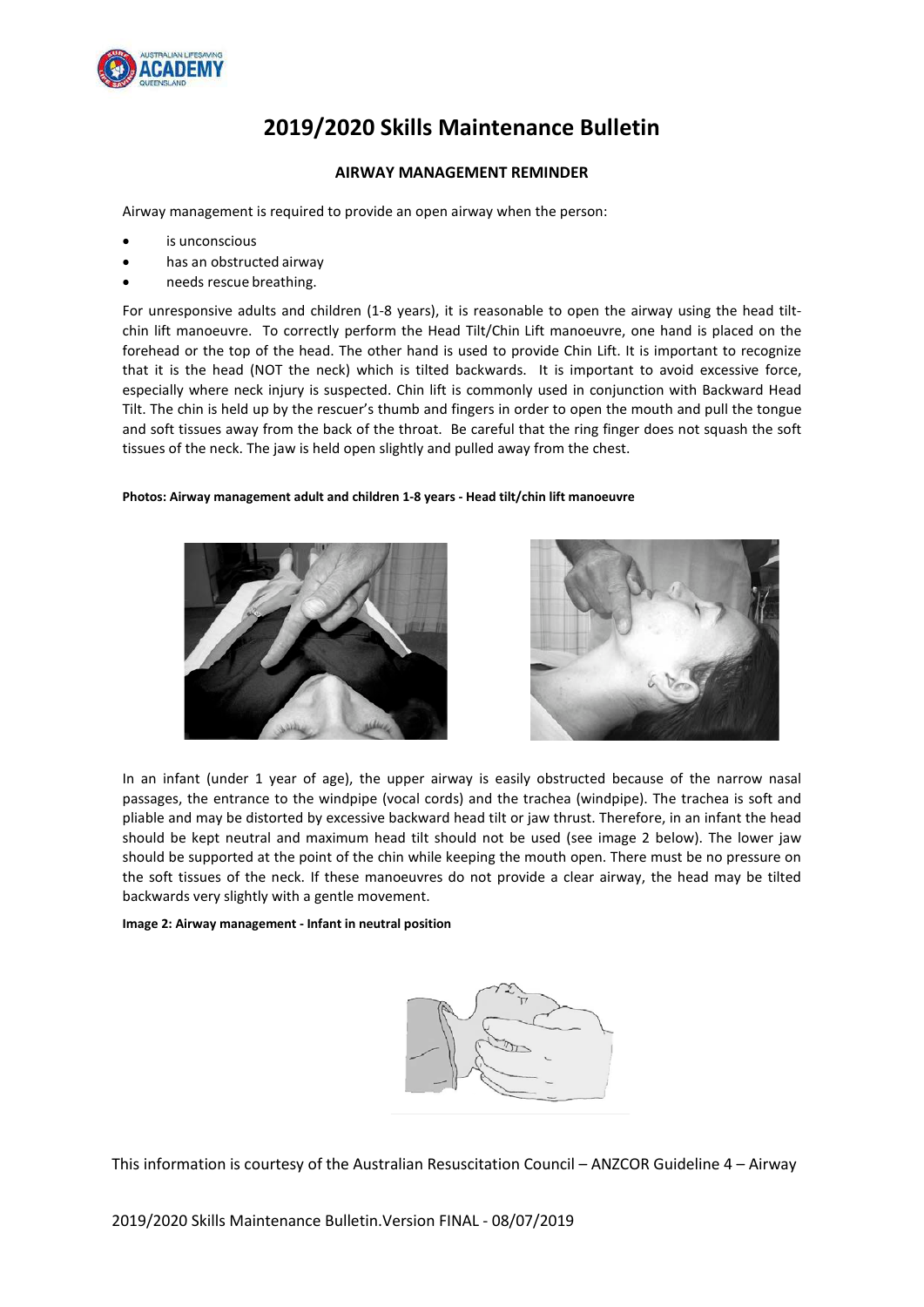

## **SLSQ BLEEDING CONTROL KITS**

SLSQ is introducing Bleeding Control Kits. These kits are to be used in severe bleeding cases and will replace the shark kits. The kits have two components:

- 1. OLAES Trauma Dressing
- 2. Arterial Tourniquet

# OLAES Trauma Dressing

- 1. Unwrap package
- 2. Place large pad directly on the wound
- 3. Make sure plastic cup is placed directly over the wound
- 4. Wrap bandage over the cup applying direct pressure to the wound
- 5. Use locking clips to secure the bandage in place.
- 6. If bleeding not controlled consider the application of an arterial tourniquet

# Arterial Tourniquet's (AT) – Severe Bleeding

Sof®TT-W tourniquet is for use on limbs only.

The Sof®TT-W does not replace the use of direct pressure to control bleeding but is used when direct pressure is not effective.

Do not use AT over joints and always at least 5-7 cm above the wound.

For simplicity and for consistent results SLSQ will apply the Sof®TT-W '**High, Tight and Horizontal'** above the wound

- 1. Use shears to expose the wound (if clothed)
- 2. Position the tourniquet 'high tight and horizontal' with the strap to the outside of the limb

Time of application tab

Locking loop

- 3. Pull the tourniquet tightly through the buckle
- 4. Turn the windless to tighten until the bleeding stops. This will cause some/much discomfort to the victim
- 5. Secure the windless through the locking loop
- 6. Record the time of application on the tab located on the end of the tourniquet strap
- 7. Do not ease the tension or remove the tourniquet
- 8. Constantly check that bleeding has stopped



Windless

Buckle and clip

Watch the instructional video for correct application of both devices.

# **ALL MEMBERS WHO ARE COMPLETING 2019/2020 SEASON SKILLS MAINTENANCE MUST DO A PRACTICAL DEMONSTRATION OF APPLYING A TOURNIQUET IN ORDER TO HAVE AWARDS MADE PROFICIENT.**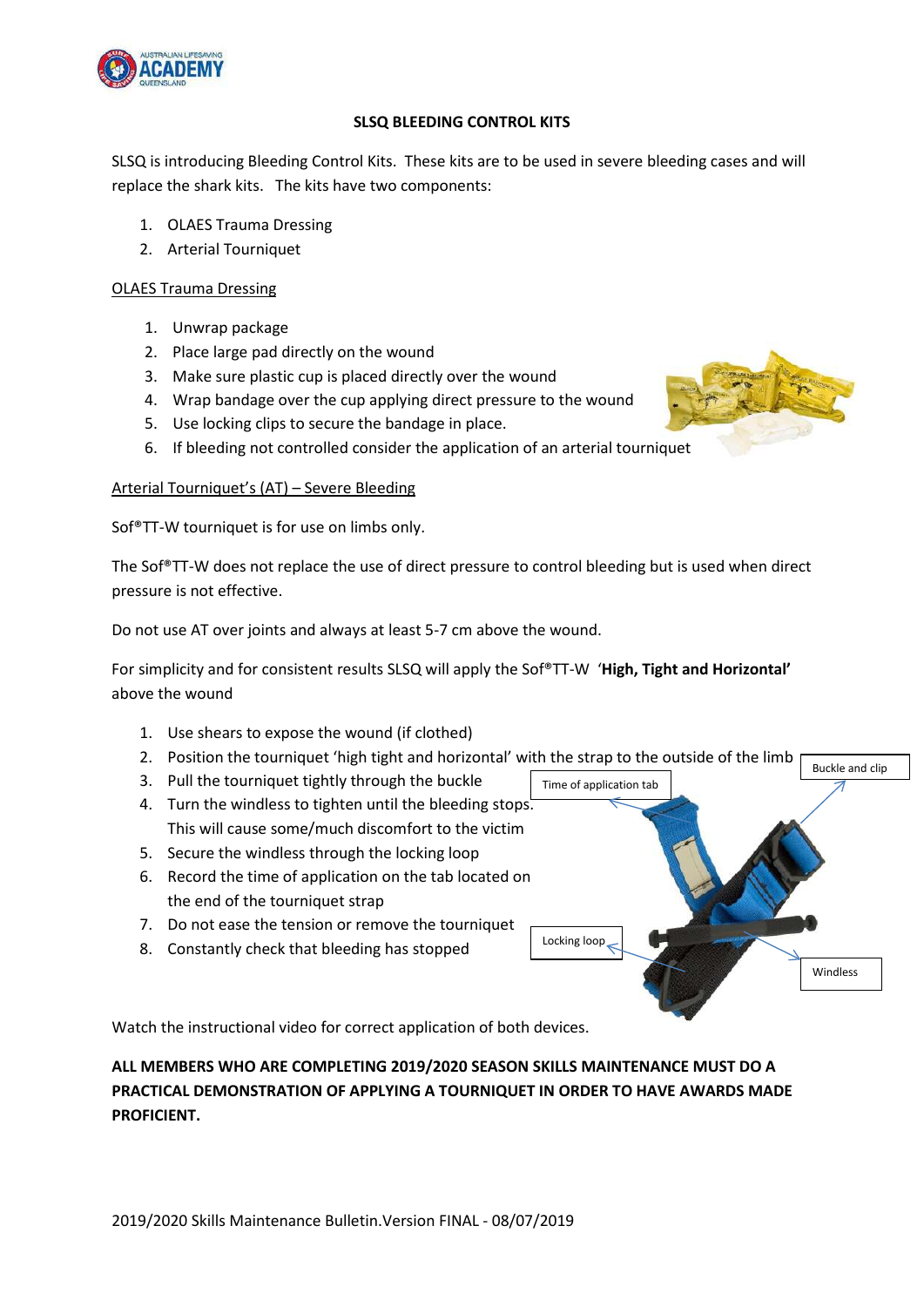

## **HEAT STROKE**

Heat stroke is the most serious form of heat related illness and may lead to unconsciousness or death. Because of the severity of this illness, prevention is better than treatment however when dealing with members of the public (beachgoers) the more likely case is that patrol members will need to quickly recognise and manage these cases than be able to prevent them. Heat induced illnesses may be caused by a variety of factors including:

- excessive heat absorption from a hot environment
- excessive heat production from a metabolic activity
- failure of the cooling mechanisms
- an alteration in the body's set temperature

Common factors which contribute to heat inducted illnesses are:

- excessive physical exertion such as prolonged manual labour or training
- hot climatic conditions with high humidity
- inadequate fluid intake
- infection (particularly a viral illness)
- inappropriate environments (e.g. unventilated hot buildings)
- wearing unsuitably heavy, dark clothing on hot days
- drugs which affect the body's heat regulation

Heat stroke casualties may be recognized by the lack of sweating, body temperature above 40 $^{\circ}$ C, an altered conscious state and generally hot dry skin. In some cases the casualty may collapse. A common example of heat stroke which many will have seen either in person or on TV is the athlete at the end of a marathon who is staggering from side to side, who collapses and tries to get up and continue. Heat stoke may lead to unconsciousness and death. All the organs of the body may be affected so swift action needs to be taken by first aiders.

Management of Heat Stroke is to:

- call for an ambulance immediately
- resuscitate if required
- place the victim in a cool environment and remove unnecessary clothing
- moisten the skin with moist cloths or atomizer spray and fan repeatedly
- apply wrapped ice packs to the neck, groin and armpits
- constantly monitor

This information is courtesy of the Australian Resuscitation Council – ANZCOR Guideline 9.3.4 Heat Inducted Illness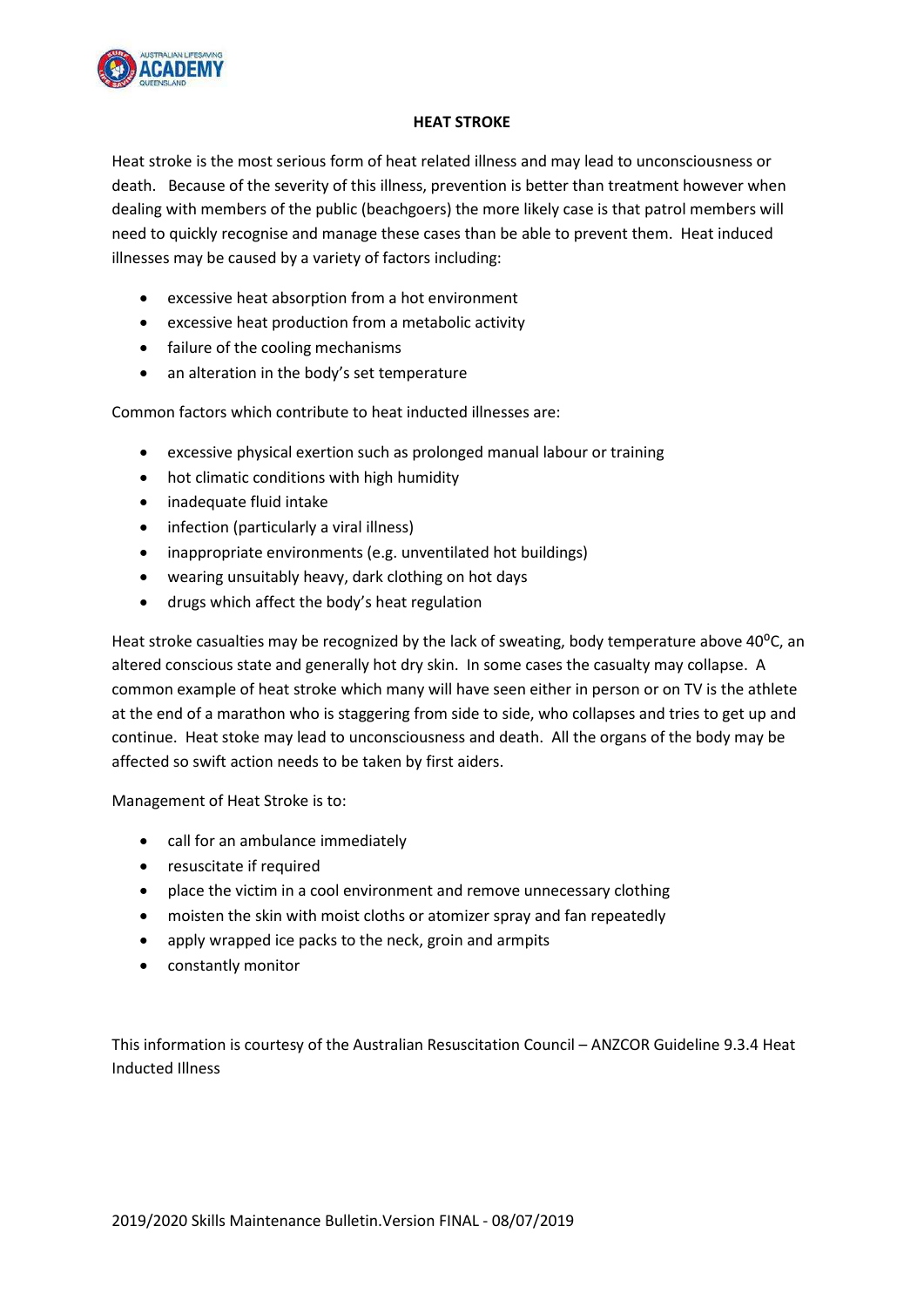

## **NEW LAWS REGARDING EXCLUSION ZONE AROUND SHARK CONTROL APPARATUS**

Commencing 28<sup>th</sup> May 2019, QLD has new laws in place which formally establish an exclusion zone for the waters within 20 metres of any shark control apparatus.

Under the new laws, it is now an offence for a person to be in the exclusion zone. A boat which transits directly through the exclusion zone without stopping is not considered to have committed a breach/offence. An SLSQ craft or individuals who are inside the 20m exclusion zone to perform a rescue (of a human patient in an emergency situation) is also considered not to have breached the new laws.

To ensure that clubs/services avoid the possibility of accidentally being within the exclusion zone for non-emergency related reasons (which would incur fines), clubs are advised not to use shark cans, drum lines, nets (or similar shark control measures) as markers/turning points for any activities such as swims/paddle/rows/IRB activities.

Please note that the current penalties which are able to be enforced for breaching the exclusion zone range from a \$522 on the spot fine to a maximum of \$26 100.

For further information: [https://www.daf.qld.gov.au/business-priorities/fisheries/sharks-control](https://www.daf.qld.gov.au/business-priorities/fisheries/sharks-control-program/shark-control-equipment)[program/shark-control-equipment](https://www.daf.qld.gov.au/business-priorities/fisheries/sharks-control-program/shark-control-equipment)

## **BEACH CLOSURES AFTER DANGEROUS MARINE CREATURE SIGHTINGS**

In the event of a shark sighting the following precautions are recommended:

- Request all swimmers to leave the water;
- Close the beach to all swimming for a minimum of 60 minutes or until the threat is no longer and post appropriate signage (if specific signage is not available standard "no swimming" and "danger" signs may be utilised);
- Advise beach visitors to remain clear of the water;
- Do not attempt to kill, capture or injure the animal; and
- Record as much detail regarding the sighting as possible.

In the event of a lifesaver confirmed crocodile sighting the follow precautions are recommended:

- Remove swimmers from water
- Close beach
- Lifesaver to report confirmed sighting to Crocwatch number 1300 130 372
	- o DES has requested that if a member of the public reports a sighting to the lifesaver, the lifesaver needs to instruct the person to contact DES personally on the CROCWATCH number
- Notify State Communication Centre, Supervisor, Development Officer (DO) or Regional Manager (RM)
- Beach to remain closed for four hours from last confirmed sighting
- No swimming and crocodile caution signs to be placed at water's edge of bathing reserve
- Maintain vigilance
- REF: SLSQ POM LS0020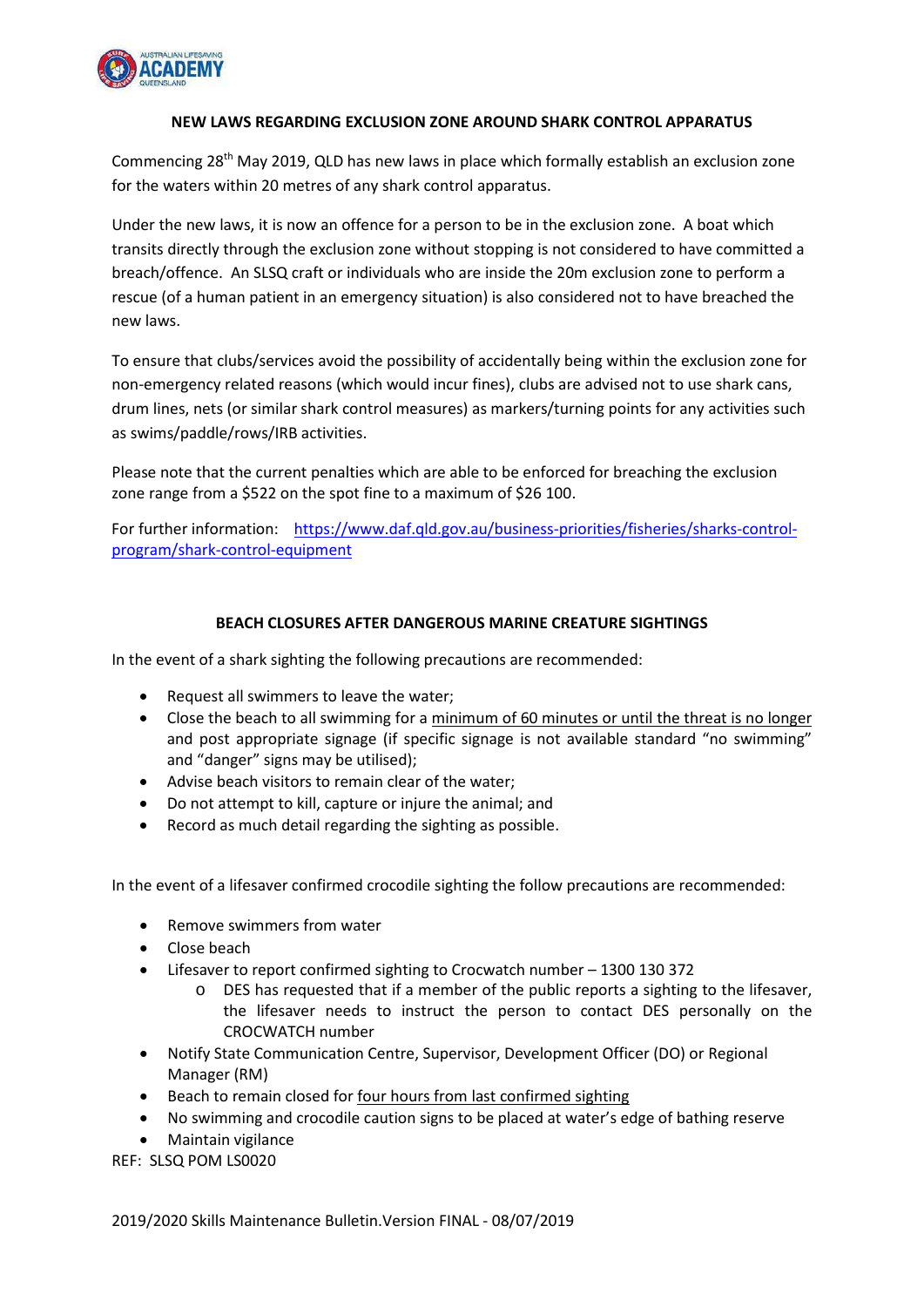

# **REPORTING OF BEACH STATISTICS**

From the Communications Centre, we bring you clarification of what is required when reporting beach statistics.

- At Sign on: Statistics on the beach at time of sign on
- 9am: Statistics between sign on and 9am
- 11am: Statistics between 9am and 11am
- 1pm: Statistics between 11am and 1pm
- 3pm: Statistics between 1pm and 3pm
- 5pm: Statistics between 3pm and 5pm
- Sign off: Statistics on the beach at time of sign off

Most stats are gathered to reflect what has been happening over the previous 2 hour period.

## **RADIO**

SLSQ is gradually replacing all radios with the new Kenwood NX-3300 Portable Radio. The diagram below points out the key functions of each of the buttons/dials. To change channels, the operator will use the small up and down channel buttons located on the same side but below the PTT button. Changing channels on radios should only be done with the permission of your patrol captain or when directed by Surfcom.